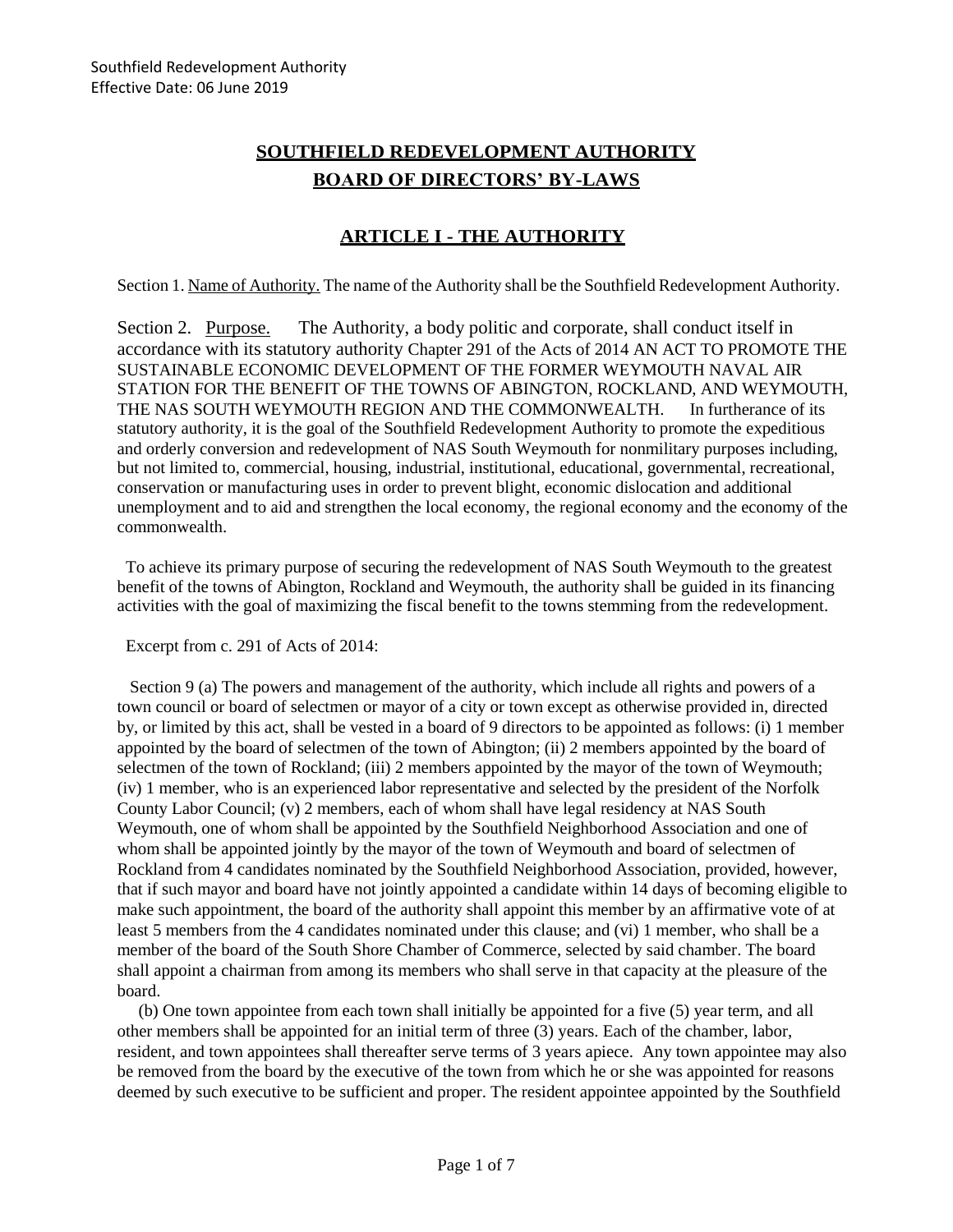Neighborhood Association may be removed from the board by the Southfield Neighborhood Association. The other resident appointee may be removed from the board by a vote of the executive authority of town of Weymouth and Rockland for reasons deemed to be sufficient and proper; provided, however, that if the appointee is appointed by the board of the authority, the appointee may only be removed by a majority vote of the board of the authority.

 The labor representative or chamber representative may be removed by a vote of the executive authority of at least two (2) of the towns. All board members shall be eligible for reappointment to additional terms at the expiration of their current terms. Vacancies shall be filled, as applicable, by the respective appointing authority for each such vacancy. Any action taken by the Authority as such board was seated pursuant to the prior enabling act to remove or terminate the master developer shall be null and void.

(c) The town appointees shall have demonstrated expertise and education and experience in 1 or more of the following areas: real estate development, housing, finance, planning, or engineering. The towns shall cooperate to assure the appointment of directors from as many of the foregoing disciplines as possible. The chamber and labor appointees shall have demonstrated expertise in large-scale real estate development and demonstrated expertise in 1 or more of the following areas: housing, finance, business, planning, environment, transportation or municipal government.

 (d) Five members of the board shall constitute a quorum. The board may act only when a quorum is present, and then only by a majority of those actually voting, which must in all events include at least four affirmative votes.

 (e) Directors may receive compensation as determined from time to time by the advisory board established by section 11. Directors shall receive reimbursement of such incidental expenses determined by the board to be necessary; provided, however, that the annual compensation of the directors shall not exceed \$6,250 or 80 per cent of the total combined average of the annual salaries of the town councilors of the town of Weymouth, whichever is higher.

 (f) Directors shall be residents of the commonwealth. No director or employee of the authority shall be a local elected public official of the town of Abington, Rockland or Weymouth, except that residents of the towns of Abington and Rockland who participate in their respective town meetings shall not be restricted from service as a director or employee of the authority. Each resident appointee shall maintain a legal residence within NAS South Weymouth, and each town appointee shall maintain a legal residence in his or her appointing town, at all times during his or her respective term on the board. Any resident or town appointee who fails to maintain his or her legal residence as required shall be automatically disqualified from further service on the board without need for further action by the board or the relevant appointing authority.

 (g) Public employees or appointed officials of the federal government and the commonwealth and its political subdivisions may serve as directors of the authority so long as their service as director does not constitute a conflict of interest with their duties as public employees or appointed officials.

(h) Directors shall be subject to chapter 268A of the General Laws.

 (i) The directors may, from time to time, by majority vote designate employees of the authority, consultants and other individuals to participate on boards, commissions, committees and other organizations established by the authority or otherwise related to the project as a representative of the directors.

 (j) The directors may, from time to time, by majority vote, authorize a person, other than a majority of the board, to issue endorsements, certificates and other ministerial documents in furtherance of actions taken by the board.

 (k) The officers and directors of the authority shall have the full protections afforded by section 13 of chapter 258 of the General Laws to the same extent as municipal officers in a city or town which has accepted said section 13 of said chapter 258.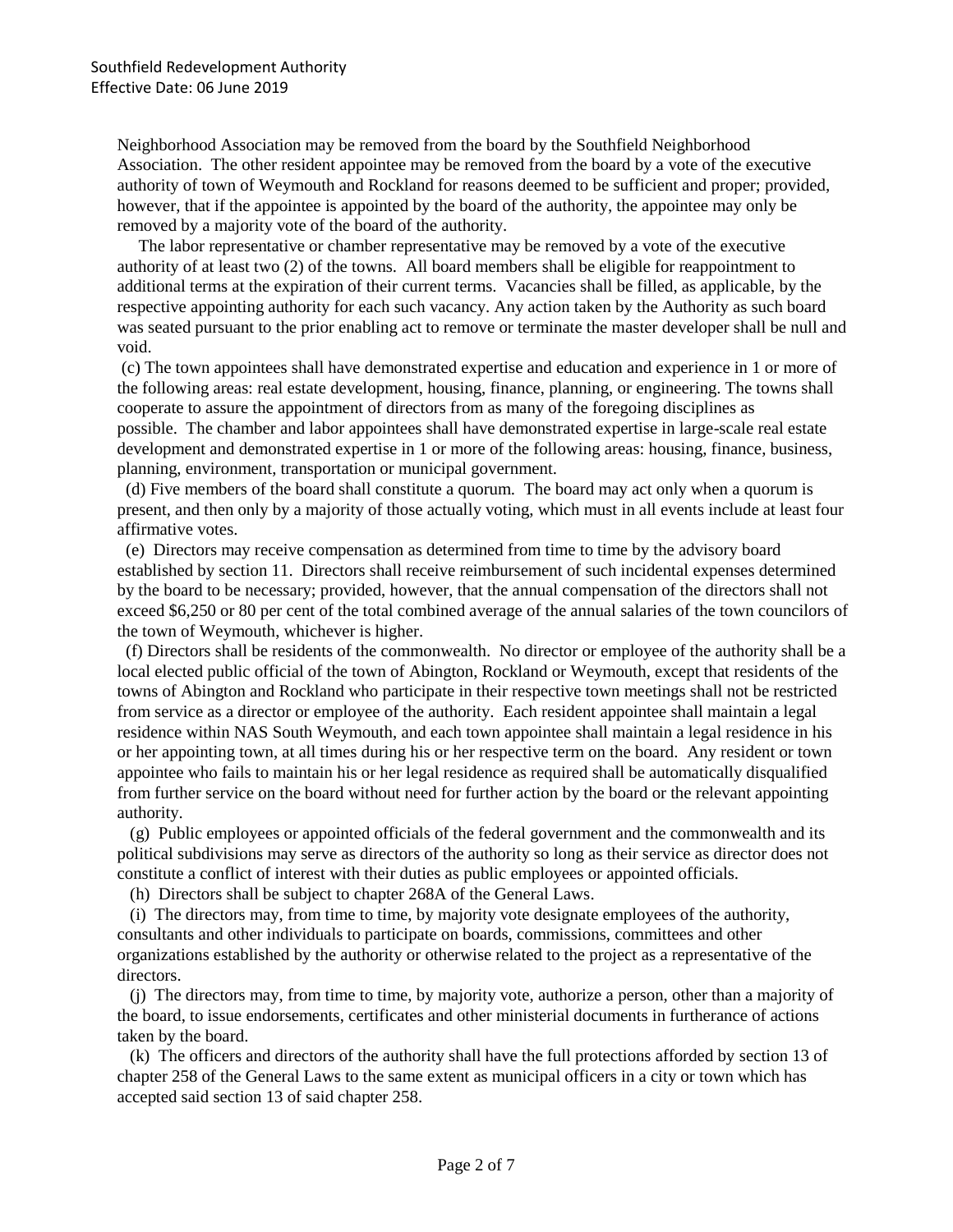(l) Sections 18 to 25, inclusive, of chapter 30A of the General Laws shall apply to the authority. Section 10. If a director, or member of his immediate family shall be interested either directly or indirectly, or shall be a director, officer or employee of or have an ownership interest in a firm or authority interested directly or indirectly, in a contract or other matter involving the authority, such interest shall be disclosed to the board and shall be set forth in the minutes of the board. The member having such interest shall not participate on behalf of the authority in any proceeding or decision relating to such contract or matter. For the purpose of this section, immediate family shall include spouse, parent, parent-in-law, brother, brother-in-law, sister, sister-in-law, son, son-in-law, daughter, daughter-in-law and the parent or child of any of such individuals. Notwithstanding the foregoing, or the provisions of chapter 268A of the General Laws, an interest of a resident appointee or of a member of the immediate family of a resident appointee arising solely on account of the appointee's or immediate family member's residing at NAS South Weymouth shall not be disqualifying and shall not be deemed an impermissible conflict of interest.

Section 3. Office of Authority. The Office of the Authority shall be located within the boundaries of NAS South Weymouth, and shall include adequate access and space for conducting public meetings.

#### **ARTICLE II - THE OFFICERS**

Section 1. Officers. The officers of the Authority shall be a Chair, a Vice-Chair, and a Clerk.

Section 2. Chair. The Chair shall preside at all meetings of the Authority. Except as otherwise authorized by resolution of the Authority, or as included within the Executive Director's authority, the Chair shall sign all contracts and/or ratify through signature all contracts prepared by the Executive Director. At each meeting, the Chair shall submit such recommendations and information as he/she may consider proper, concerning the business affairs and policies of the Authority, for inclusion within the Agenda, as prepared by the Executive Director.

Section 3. Vice-Chair. The Vice-Chair shall perform the duties of the Chair in the absence or incapacity of the Chair, and in case of a vacancy in the office of the Chair. The Vice-Chair shall also serve as Clerk in the absence of the Clerk.

Section 4. Clerk. The Clerk shall have power to approve all documents as executed by vote of the Authority. The Clerk shall perform the duties of the Chair in the absence or incapacity of the Chair and the Vice-Chair, and in the case of a vacancy in the office of the Chair and the Vice-Chair. At any regular or special meeting in the absence of the Clerk, a Clerk pro tempore may be appointed from among the members of the Authority.

Section 5. Duties of Members. The members of the Authority shall perform such duties as are incumbent upon them by reason of their election to any office and shall perform such other duties and functions as may from time to time be required by the Authority or the By-Laws, or which may arise by reason of their appointment to serve on committees functioning within the Authority or in cooperation with other persons or groups. The Officers of the Board of Directors, consisting of the Chair, Vice-Chair and Clerk or their designee shall serve as the "investigational unit" for Fraud Investigations, excepting in the event that any such alleged conduct involves an Officer which in which case that person or persons shall be excluded including in the selection in a designee.

Section 6. Election or Appointment. The Chair, Vice-Chair, and the Clerk shall be elected at the annual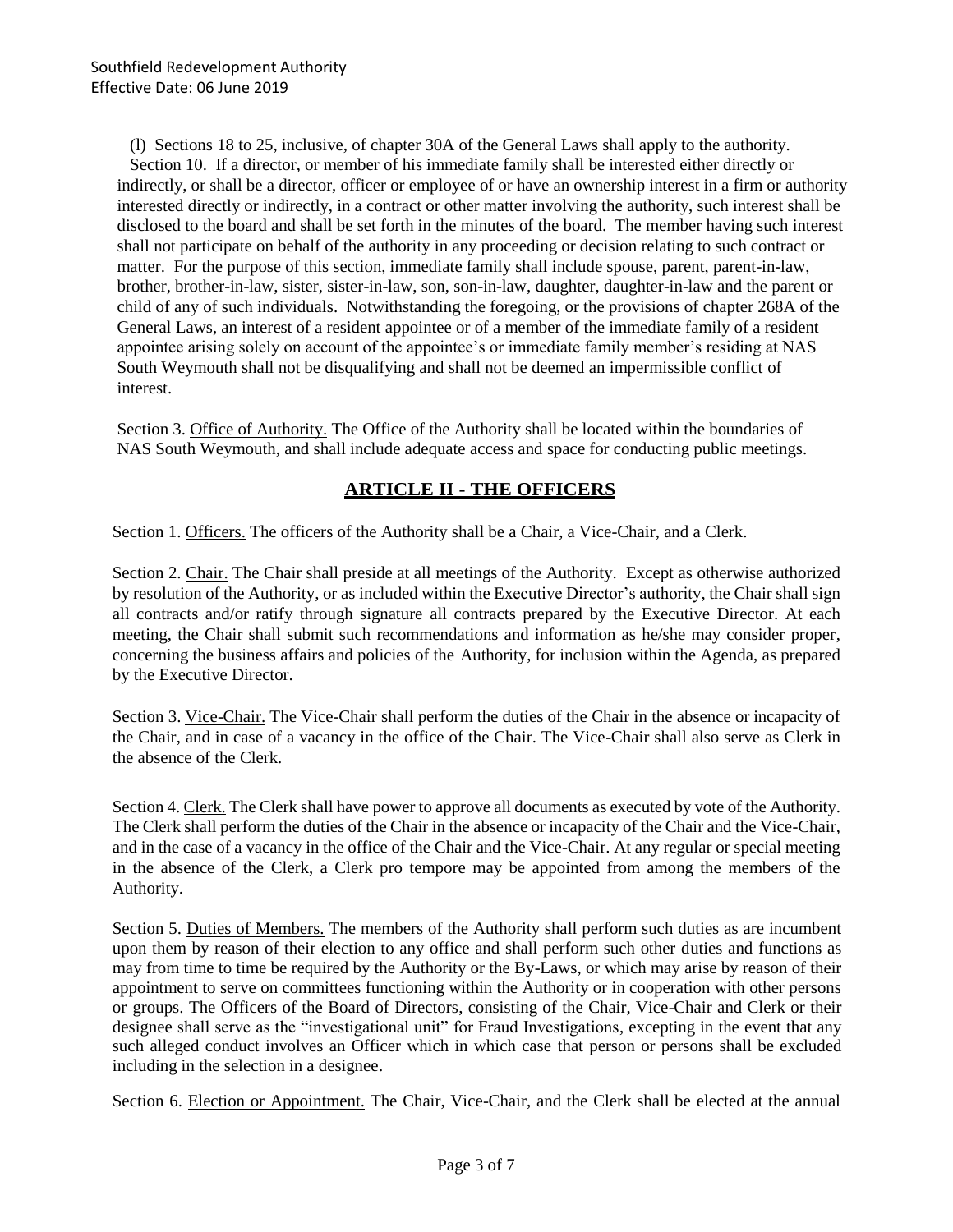meeting of the Authority from among the members of the Authority, and shall hold office for one year or until their successors are elected and qualified. The Authority shall appoint one person to fill the office of Executive Director.

Section 7. Vacancies. Should the office of the Chair, Vice-Chair, or Clerk become vacant, the Authority shall elect a successor from its membership at the next meeting. In the event of an elected member resigning, passing away or leaving for any reason, the respective appointing authority(ies) will appoint a suitable replacement to finish the term remaining.

Section 8. Executive Director. The Executive Director of the Authority shall have general supervision over the administration of its business and affairs, subject to the direction of the Authority. The Executive Director shall have oversight of all funds of the Authority and shall inspect monthly and annual reporting and reconciliations. The Executive Director shall execute any contracts, or contract amendments, valued at less than \$50,000. The Executive Director shall approve all Vendor and Payroll Warrants, from the Treasurer, and shall make them available to the Authority, at each regular meeting, and appraise the Authority of material transactions affecting the financial condition of the Authority. The Executive Director shall keep the records of the minutes of the Authority in a meeting minutes book to be kept for such purpose.

Section 9. Additional Personnel. The Authority may from time to time employ additional personnel as it deems necessary to exercise its powers, duties and functions as prescribed by Chapter 291 of the Acts of 2014 of the Commonwealth of Massachusetts, as amended, and all other laws of the Commonwealth of Massachusetts, applicable thereto.

### **ARTICLE III - ETHICS**

Section 1. General. All officers, directors, the executive director and personnel shall act in a professional and ethical manner in carrying out their official duties. They shall be bound by Massachusetts conflict of interest law and the rules and regulations of the State Ethics Commission.

Section 2. Specific Provisions. If a director, or member of his immediate family shall be interested either directly or indirectly, or shall be a director, officer or employee of or have an ownership interest in a firm or authority interested directly or indirectly, in a contract or other matter involving the authority, such interest shall be disclosed to the board and shall be set forth in the minutes of the board. The member having such interest shall not participate on behalf of the authority in any proceeding or decision relating to such contract or matter. For the purpose of this section, immediate family shall include spouse, parent, parent-in-law, brother, brother-in-law, sister, sister-in-law, son, son-in-law, daughter, daughter-in-law and the parent or child of any of such individuals. Notwithstanding the foregoing, or the provisions of chapter 268A of the General Laws, an interest of a resident appointee or of a member of the immediate family of a resident appointee arising solely on account of the appointee's or immediate family member's residing at NAS South Weymouth shall not be disqualifying and shall not be deemed an impermissible conflict of interest.

Section 3. Training and Annual Summary. All newly appointed directors, the executive director and personnel must complete this training within 30 days of beginning public service, and every 2 years thereafter. In addition, every year the Clerk shall provide all officers, directors, the executive director and personnel with the summary of the conflict of interest law.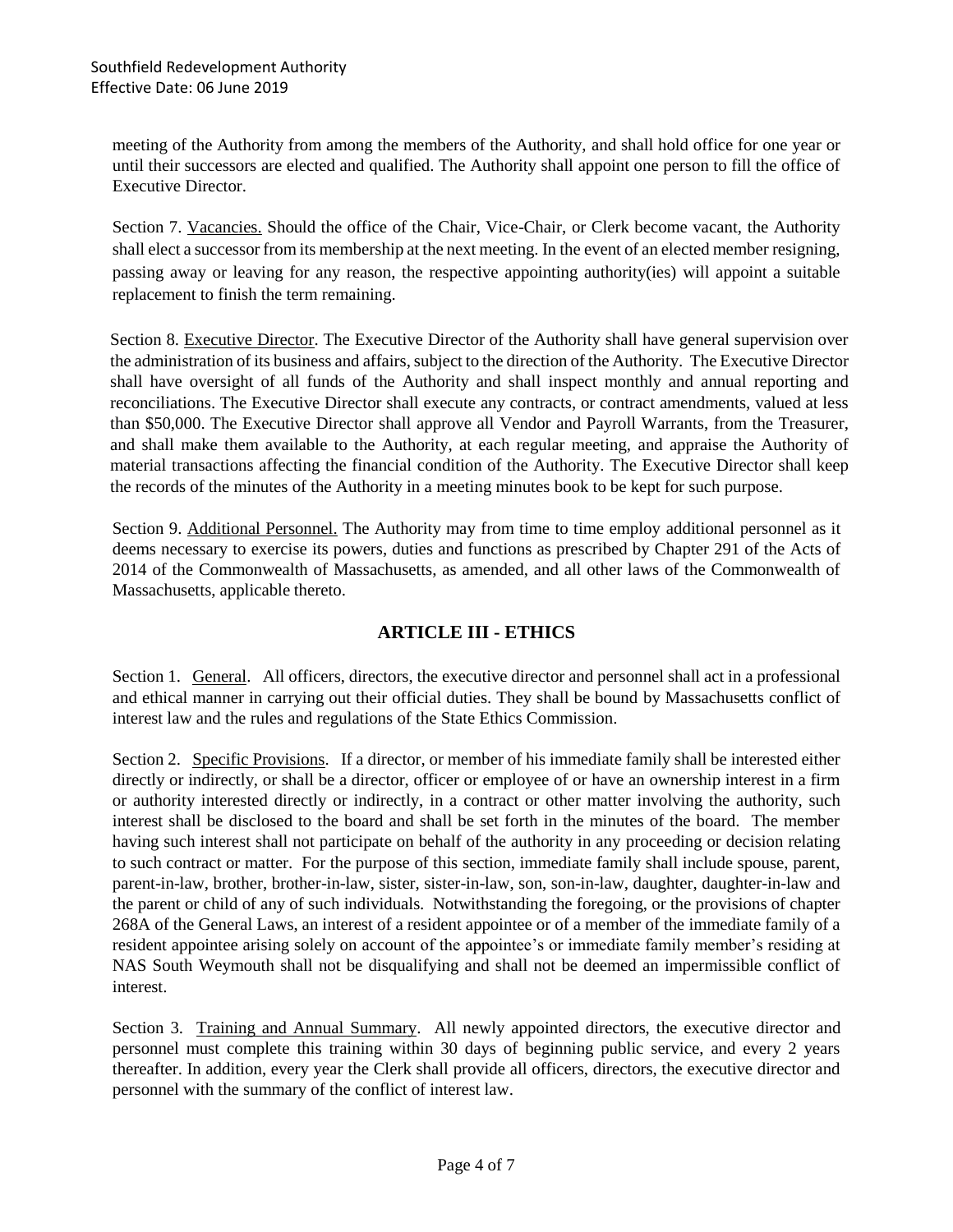## **ARTICLE IV - MEETINGS**

Section 1. General Provisions. Regular meetings of the Authority shall be held at such time and place as may be originally designated or subsequently changed by resolution adopted by the Authority at any regular or special meeting. A notice of every meeting held by the Authority is to be filed with the Town Clerk of the towns of Weymouth, Rockland and Abington. In accordance with section 20 (b) of chapter 30A of the General Laws, meeting notices shall contain a listing of topics that the Chair reasonably anticipates will be discussed at the meeting. Pursuant to 940 CMR 29.03(1)(b), the listing of topics in a meeting notice must contain sufficient specificity to reasonably advise the public of the issues to be discussed at the meeting. The notice or a copy of the notice must be publicly posted on the Authority's website (www.southfieldra.com) and in the office of the Authority, at least 48 hours (excluding Saturdays, Sundays and holidays) before the meeting, excepting in the case of an emergency. The public notice shall state the date, time, place and agenda topics for the meeting. Notice of emergency meetings shall be posted as soon as reasonably possible prior to the meeting. If a discussion topic is proposed after a meeting notice is posted, and it was not reasonably anticipated by the Chair more than 48 hours before the meeting, if reasonably possible, the public notice will be updated to provide the public with as much notice as possible of what additional subjects will be discussed during the meeting.

Section 2. Annual Meeting. The Annual Meeting of the Authority shall be held for the purpose of electing officers or for the conduct of such other business as may come before the meeting. The Annual Meeting shall be the first meeting of each fiscal year.

Section 3. Regular Meetings. Regular meetings of the Authority, as voted in the resolutions, shall be held on the first and third Wednesdays of each month, or as needed for the effective transaction of business of the Authority.

Section 4. Special Meetings/Emergencies. The Chair, or Vice-Chair of the Authority may when he/she deems it a necessary emergency, which shall be defined as a sudden, generally unexpected occurrence or set of circumstances demanding immediate action, including risk to life or property, and/or shall upon the written request of two Members of the Authority as an Emergency, call a special meeting of the Authority for the purpose of transacting the business of the Emergency in the call. The call for a special meeting may be emailed/delivered to all Members of the Authority or may be mailed to his/her business or home address as soon as possible if prior to the 48 hours required for Regular Meetings. At such special meeting, no business shall be considered other than as designated in the notice. In the inability of the Chair/Vice Chairman to call a meeting, which till reach a quorum to react to such emergencies, the Chair and or Vice Chair may authorize the Executive Director to act on behalf of the Board and such action to be ratified at the following Regular or Special/Emergency Meeting. Such action of the Executive Director shall be limited to mitigate the imminent threat to life and/or property.

Section 5. Quorum. The powers of the Authority shall be vested in the members thereof in office from time to time. Five Members shall constitute a quorum for the purpose of conducting its business and exercising its powers and for all other purposes.

Section 6. Manner of Voting. All decisions of the Authority shall be presented in the form of motions or resolutions. The vote on all resolutions shall be recorded in the minutes of the meeting. For all resolutions, the ayes and nays shall be recorded. Remote participation may be allowed as permitted by M.G.L. by telephone or videoconference.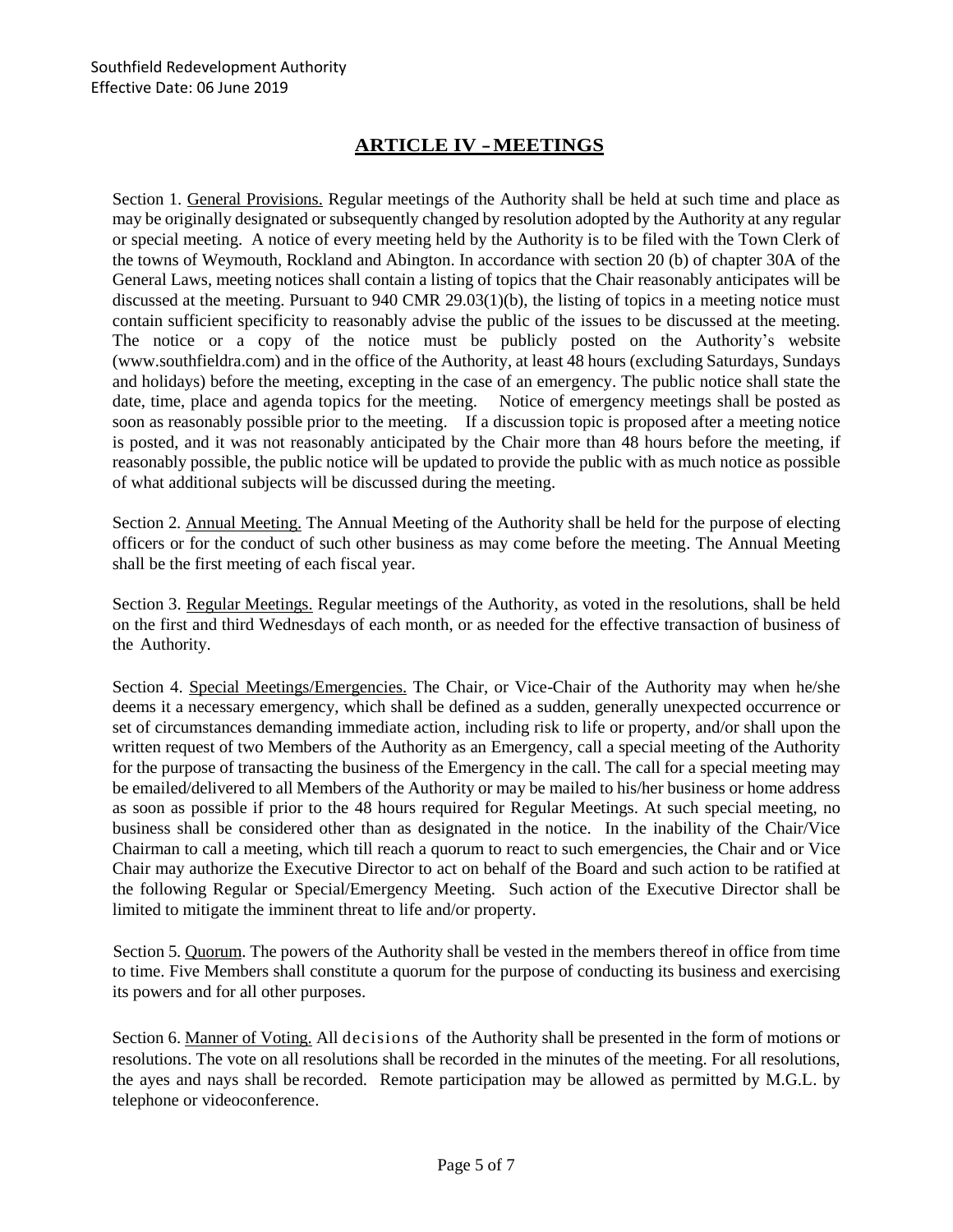Section 7. Approval of Minutes - A recording secretary shall prepare minutes of each meeting of the Board of Directors. In the event that the recording secretary is not present during an executive session of the Board of Directors, the Clerk shall prepare minutes of the executive session. Meeting minutes should be prepared from the prior meeting for the following meeting for both open session and executive session meeting minutes and made available to the Board for review and acceptance. Executive session meeting minutes should be approved with their release pending settlement of any and all legal matters or pending resolution of the matters for which the executive session was scheduled. Meeting minutes should identify all documents submitted or reviewed during the open or executive session.

Section 8. Execution of Deeds – Any deed or other conveyance of property of the Authority shall be signed by the Chair or Vice Chair, or the Executive Director (if authorized), after approval by majority of the Board.

Section 9. Execution of Estoppel Certificates – Any Estoppel Certificate shall be signed by the Chair, Vice-Chair, or Clerk of the Authority after approval by majority of the Board.

### **ARTICLE V- AMENDMENTS**

Section 1. Effective Date. These Board of Directors' by-laws are adopted pursuant to Section 6 (u) of c. 291 of the Acts of 2014 in furtherance of general administration of the NAS South Weymouth redevelopment area pursuant to sections 21 to 33, inclusive, of chapter 40 of the General Laws or as otherwise permitted by law and shall become effective upon approval of the Attorney General.

Section 2. Amendments to By-Laws. The by-laws of the Authority shall be amended only by resolution adopted by the affirmative vote of at least five Members of the Authority at a regular or special meeting,

Section 3. Severability. The provisions of these by-laws are severable. If any provision of this by-law is held invalid, the other provisions of the by-law shall not be affected thereby. If the application of the bylaw or any of its provisions to any person or circumstance is held invalid, the application of this by-law and its provisions to other persons and circumstances shall not be affected thereby.

### **ARTICLE VI - ANNUAL REVIEW**

Section 1. Annual Review. The Authority shall cause the annual audit of its financial statements, which shall be reviewed at a Board of Director and Advisory Board meeting, and posted to the Authority's website with notice of such posting to be sent to the Massachusetts Department of Revenue, the Mayor of the Town of Weymouth, the Town of Rockland Board of Selectmen, and Town of Abington Board of Selectmen no later than as required by the Enabling Legislation.

### **ARTICLE VII - PARLIMENTARY AUTHORITY**

Section 1. Roberts Rules of Order a.k.a. as RONR to be followed and continually updated to the most